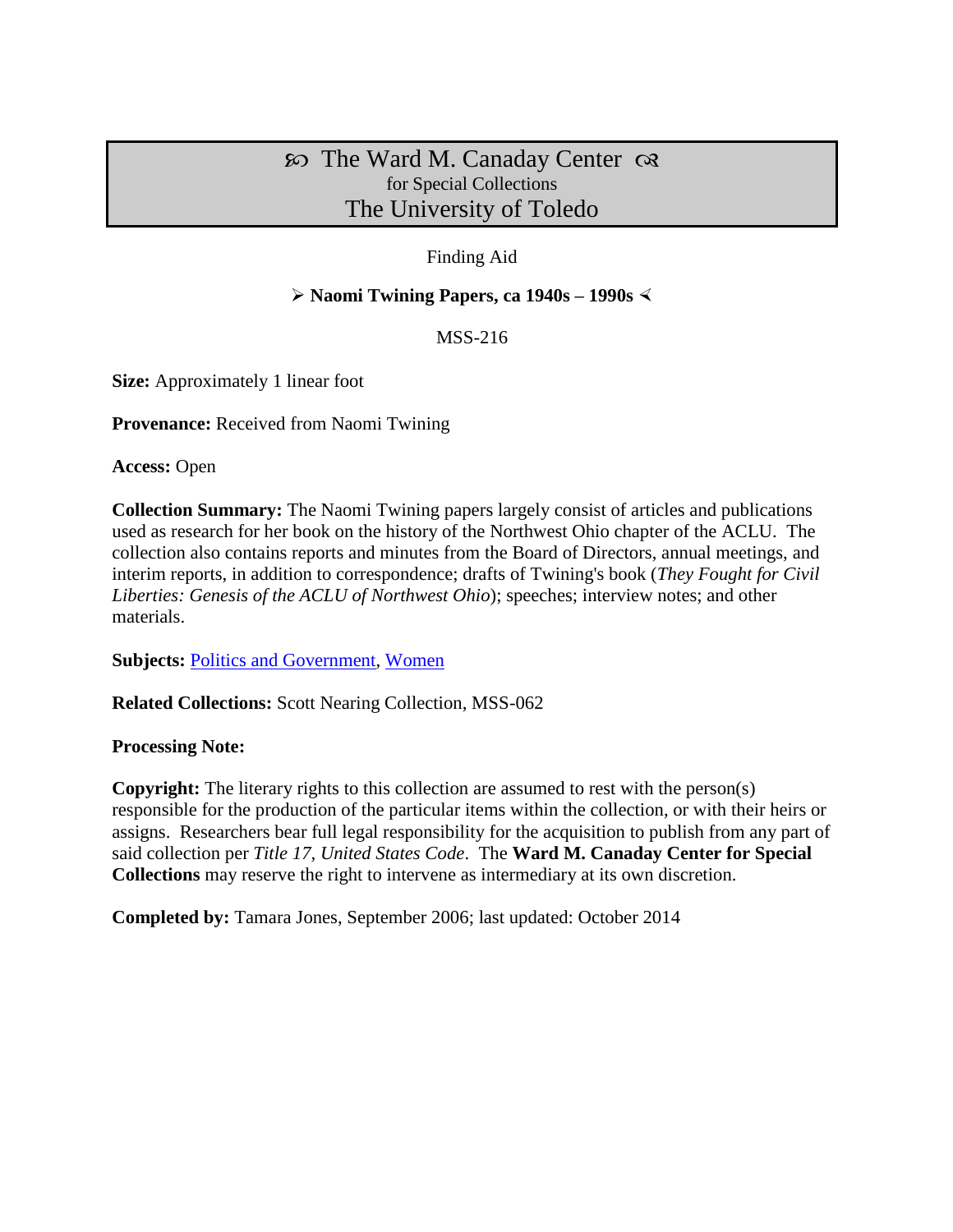#### **Naomi Twining Papers, ca. 1940s-1990s**

#### **Biographical Sketch**

The Toledo chapter of the American Civil Liberties Union is believed to have been established around the year 1952. The previous year, Julian Bulley, a physics professor at the University of Toledo, was dismissed from his position with no reason given, other than that there had been a political accusation made against him by a certain university staff member. Although this was the reason given, it was not a substantive one, and therefore it is not certain exactly why Bulley was dismissed. Nevertheless, this event is believed to have been the reason behind the formation of a formal, local organization. The chapter has undergone numerous name changes over the years; today, it is known as the ACLU of Ohio Northwest Chapter.

Naomi Twining's own involvement in the local ACLU began in 1961, when she attended a meeting for the first time as a guest of attorney John Rust. She became a member in 1962, was elected to the board in 1963, and elected Treasurer in 1964 (she was also appointed chair of the Toledo Chapter of the Abolish House Un-American Activities Committee that same year). Other positions she has held include vice chair of the Toledo chapter (1968-1973), vice chair of the Ohio Affiliate Board (1983-1985), member of the Affiliate Legislative Committee (1987-1988), and member of the NW Ohio Chapter Oral History Committee.

In 1997, Twining published a book on the history of the Northwest Ohio ACLU, entitled They Fought for Civil Liberties: Genesis of the ACLU of Northwest Ohio. This book is available in the Canaday Center.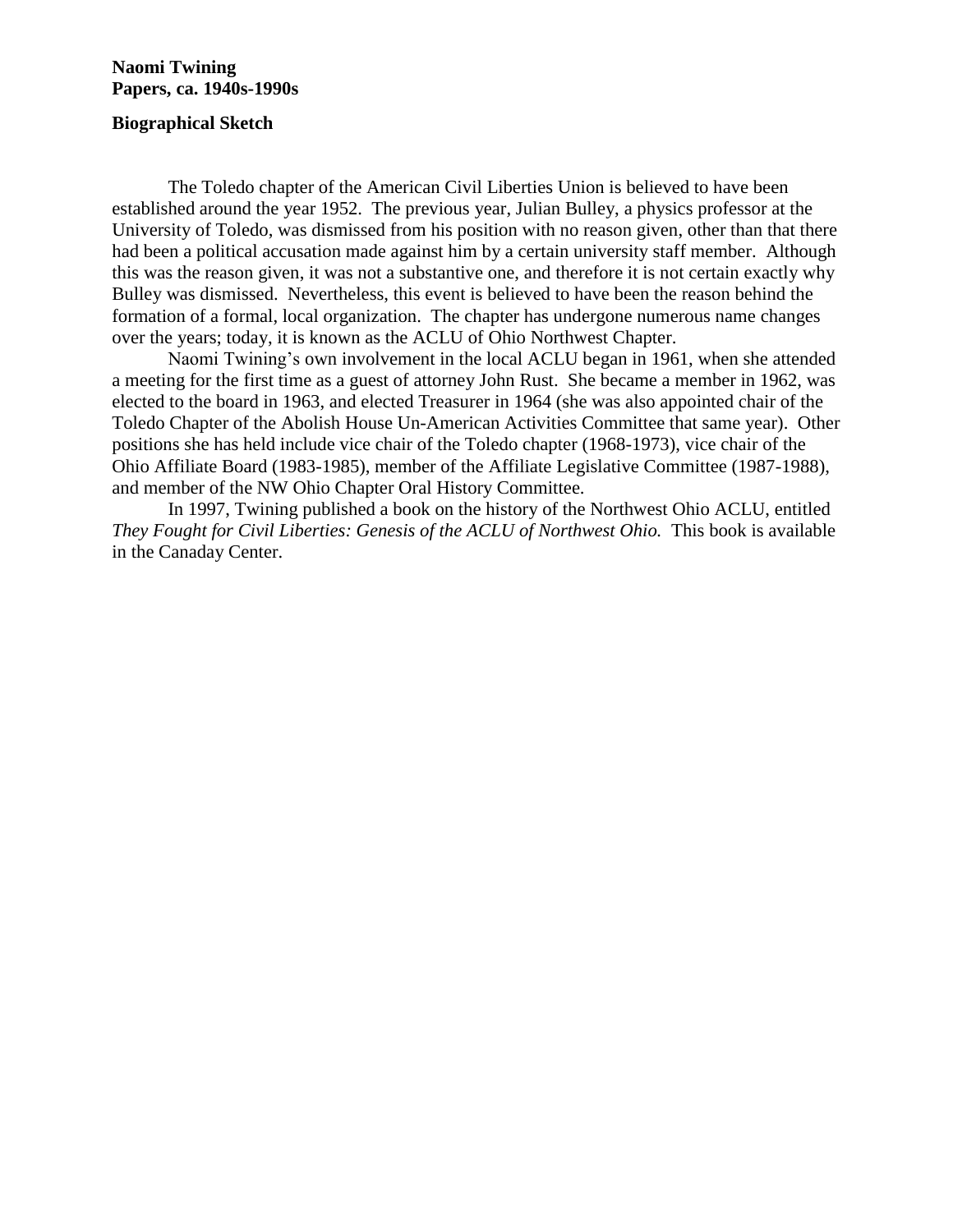#### **Scope and Content Note**

The Naomi Twining papers largely consist of articles and publications used as research for her book on the history of the Northwest Ohio chapter of the ACLU, although other papers are included. The collection is divided into five categories. **Administrative** consists of reports and minutes from Board of Directors and annual meetings and interim reports. Correspondence from the ACLU, the University of Toledo, and other organizations are also included. **Events** cover the ACLU annual dinner in addition to events featuring guest speakers covering a range of civil liberties issues. **Media** is the largest section and consists mostly of newspaper articles covering various civil liberties issues. Most of the articles are from the Toledo Blade and the Toledo Times; however, articles from other papers are represented as well. Publications (newsletters, etc.) produced by civil liberties organizations are also included. The **Writings** section contains drafts of Twining's book and numerous articles, as well as notes taken from interviews. Speeches, obituaries, information on the Fund for Open Information and Accountability (FOIA), and miscellaneous papers are filed under **Other.**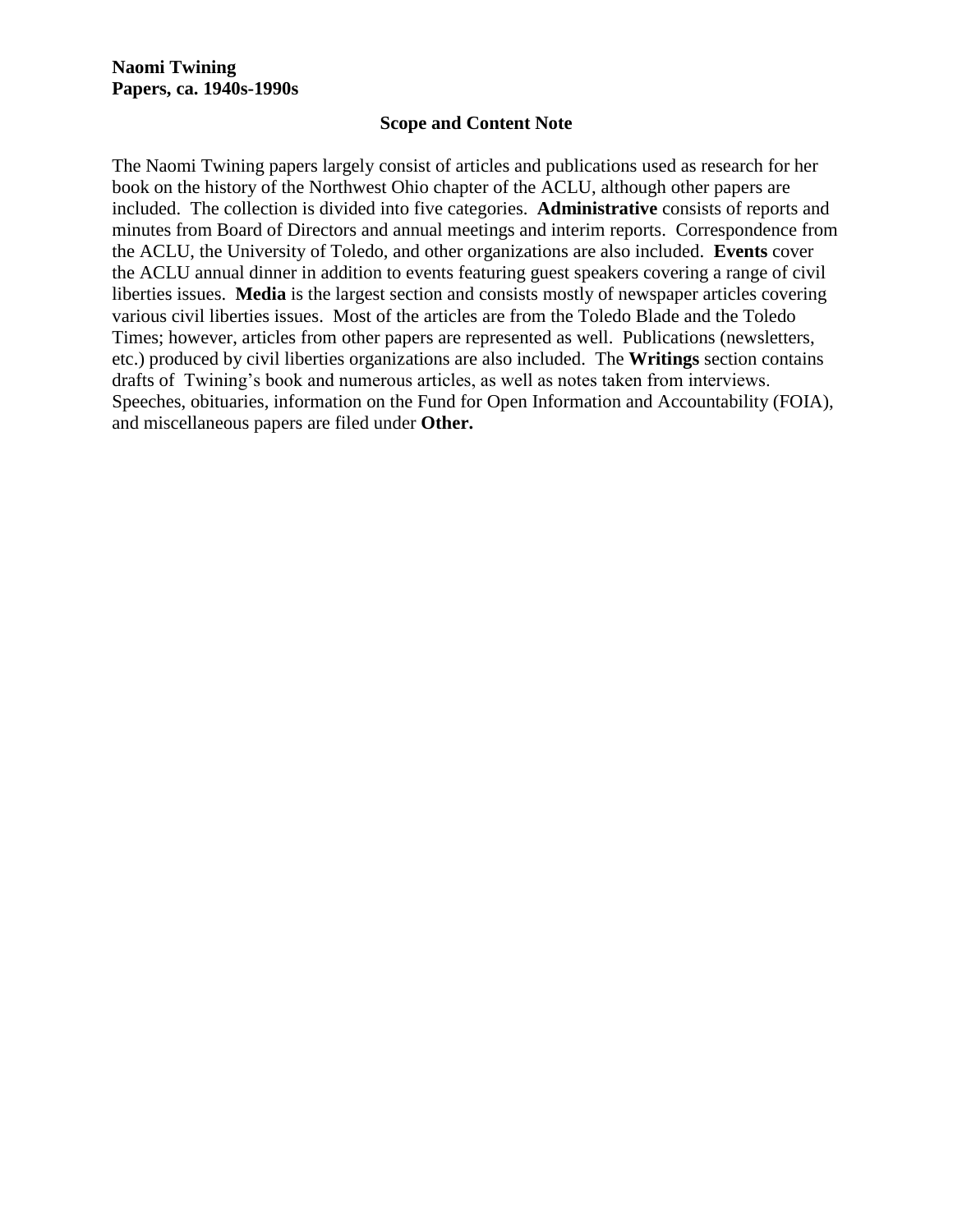## **Folder List**

| <b>Box</b>   | <b>Folder</b>  | <b>Item</b>                                              |
|--------------|----------------|----------------------------------------------------------|
|              |                | Administrative                                           |
| $\mathbf{1}$ | $\mathbf{1}$   | Annual Reports, Annual Meetings, and Interim Reports     |
| -1           | $\overline{2}$ | <b>Board Meeting Minutes</b>                             |
| 1            | 3              | Correspondence (1 of 2)                                  |
| 1            | 4              | Correspondence (2 of 2)                                  |
| 1            | 5              | <b>Member Lists</b>                                      |
|              |                |                                                          |
|              |                | <b>Events</b>                                            |
| $\mathbf 1$  | 6              | <b>ACLU Annual Dinner</b>                                |
| $\mathbf{1}$ | 7              | <b>Other Events</b>                                      |
|              |                |                                                          |
|              |                | <b>Media</b>                                             |
| $\mathbf{1}$ | 8              | Newspaper Articles-Abortion                              |
| $\mathbf{1}$ | 9              | Newspaper Articles-Bill of Rights                        |
| $\mathbf{1}$ | 10             | Newspaper Articles-Communism/McCarthyism/HUAC            |
| $\mathbf{1}$ | 11             | Newspaper Articles-Fair Housing                          |
| $\mathbf{1}$ | 12             | Newspaper Articles-Flag-burning                          |
| $\mathbf{1}$ | 13             | Newspaper Articles-Keating Case                          |
| $\mathbf{1}$ | 14             | Newspaper Articles-Labor Issues                          |
| $\mathbf{1}$ | 15             | Newspaper Articles-Lawyers and Civil Liberties           |
| 1            | 16             | <b>Newspaper Articles-Obscenity Cases</b>                |
| 1            | 17             | Newspaper Articles-Police Abuses/Prisoners' Rights       |
| $\mathbf 1$  | 18             | Newspaper Articles-Separation of Church and State        |
| $\mathbf{1}$ | 19             | Newspaper Articles-Sunday "Blue Laws"                    |
| $\mathbf{1}$ | 20             | Newspaper Articles-University of Toledo (TU)             |
| $\mathbf{1}$ | 21             | Newspaper Articles-Misc. (1940s)                         |
| $\mathbf{1}$ | 22             | Newspaper Articles-Misc. (1950s)                         |
| $\mathbf{1}$ | 23             | Newspaper Articles-Misc. (1960s)                         |
| 1            | 24             | Newspaper Articles-Misc. (1970s)                         |
| $\mathbf{1}$ | 25             | Newspaper Articles-Misc. (1980s)                         |
| $\mathbf{1}$ | 26             | Newspaper Articles-Misc. (1990s)                         |
| $\mathbf 1$  | 27             | Newspaper Articles-Misc. (Multiple Decades/Year Unknown) |
| $\mathbf{1}$ | 28             | <b>Other Publications</b>                                |
| 1            | 29             | Photographs (photocopies)                                |
|              |                |                                                          |
|              |                | <b>Writings</b>                                          |
| $\mathbf{1}$ | 30             | Book and Article Drafts/Chapter Histories (1 of 2)       |
| $\mathbf{1}$ | 31             | Book and Article Drafts/Chapter Histories (2 of 2)       |
| $\mathbf{1}$ | 32             | <b>Interview and Research Notes</b>                      |
|              |                |                                                          |
|              |                | <b>Other</b>                                             |
| -1           | 33             | FOIA Info                                                |